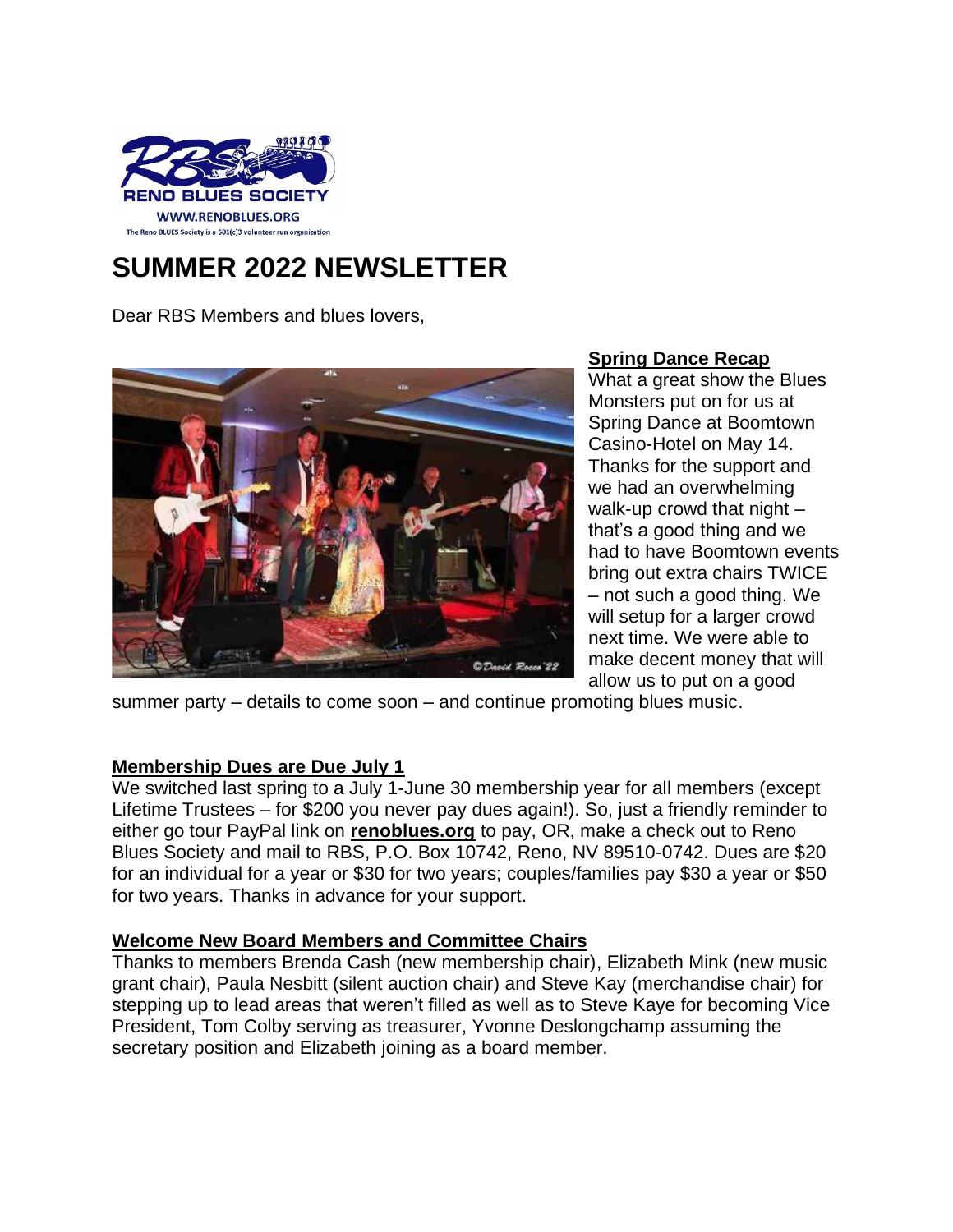## **Third Thursdays Continue**

Our monthly social, Third Thursday, continue and with a couple down here is the remaining schedule. Hope to see you there, 5:15 to 6:30pm or so. First one there, save a table or two for us. Thursday, **June 16** at Pub 'n Sub 10th and Ralston; **July 21** at Great Basin on Victorian Ave.; **August 18** at Famous Dave's on Kietzke; **Sept. 15** at Mama Celeste's Gastropub & Pizzeria on Los Altos just East of Pyramid; and **Oct. 20** at Archie's on N. Virginia St.



**BBQ, Brews and Blues June 10-11:** The Eldorado (now Caesar's and the triproperties) will again be sponsoring their 25<sup>th</sup> annual blues festival - BBQ, Brews and Blues - in downtown Reno June 10-11 after taking two years off due to Covid-19. We have our complimentary booth to renew memberships and sign-up new members AND sell our logoed

merchandise – fedoras and baseball caps, t's, tanks, and tie-dye t' and tanks. Contact Steve Kaye at [merch@renoblues.org](mailto:merch@renoblues.org) for more info or to signup for a four-hour shift (Friday shifts are 9-1, 1-5 and 5-10 and Saturday shifts are 11-3, 3-7 and 7-10).

#### **RBS' Bluesday in the Village at Palisades Tahoe Sponsorship Starts June 14**

The RBS is now a sponsor of Bluesday in The Village at Palisades Tahoe June 14-Aug. 30 for 12 Tuesdays of great blues this summer. The entire lineup is listed on our website event page. We will be presenting a check on opening night June 14 at 6pm to the Palisades Village Neighborhood Company (the HOA there) and sponsororganizer of the weekly event with a check for \$2,000. These are the funds we raised with your help at our Mardi Gras silent auction in February. Thank you!

## **Summer Membership Party Aug. 21, 3-7pm**

Details to come but a member has stepped up to offer her home and yard for our potluck membership party with a live local blues band on Sunday, Aug. 21. The potluck will go from 3-4pm with live music 4-7pm with a band to be announced soon. Stay tuned for details.

#### **New Blues Events, Shows**

Go to our website, [renobluessociety.org,](https://renoblues.us4.list-manage.com/track/click?u=a38f54900a65f93d09213f4c2&id=1b7ec86b1f&e=2a65990301) and check out our events calendar that webmaster Bruce Titus maintains for us. A couple things not listed include **Chalk Art Festival July 8-10 at Atlantis** with blues artists Eddie Cotton, JP Soares, and JC Smith. This free event takes place in the Atlantis parking lot as a special event within Artown. **Tedeschi Trucks are performing Aug. 26 at the GSR at 8pm** - that's Susan Tedeschi and Derek Trucks, both awesome artists. Also, blues legend and Rock 'n' Roll Hall of Famer **Buddy Guy Aug. 28 appears at the Silver Legacy Grand Expo Hall at 8pm** - both Tedeschi-Trucks and Buddy Guy are ticketed shows.